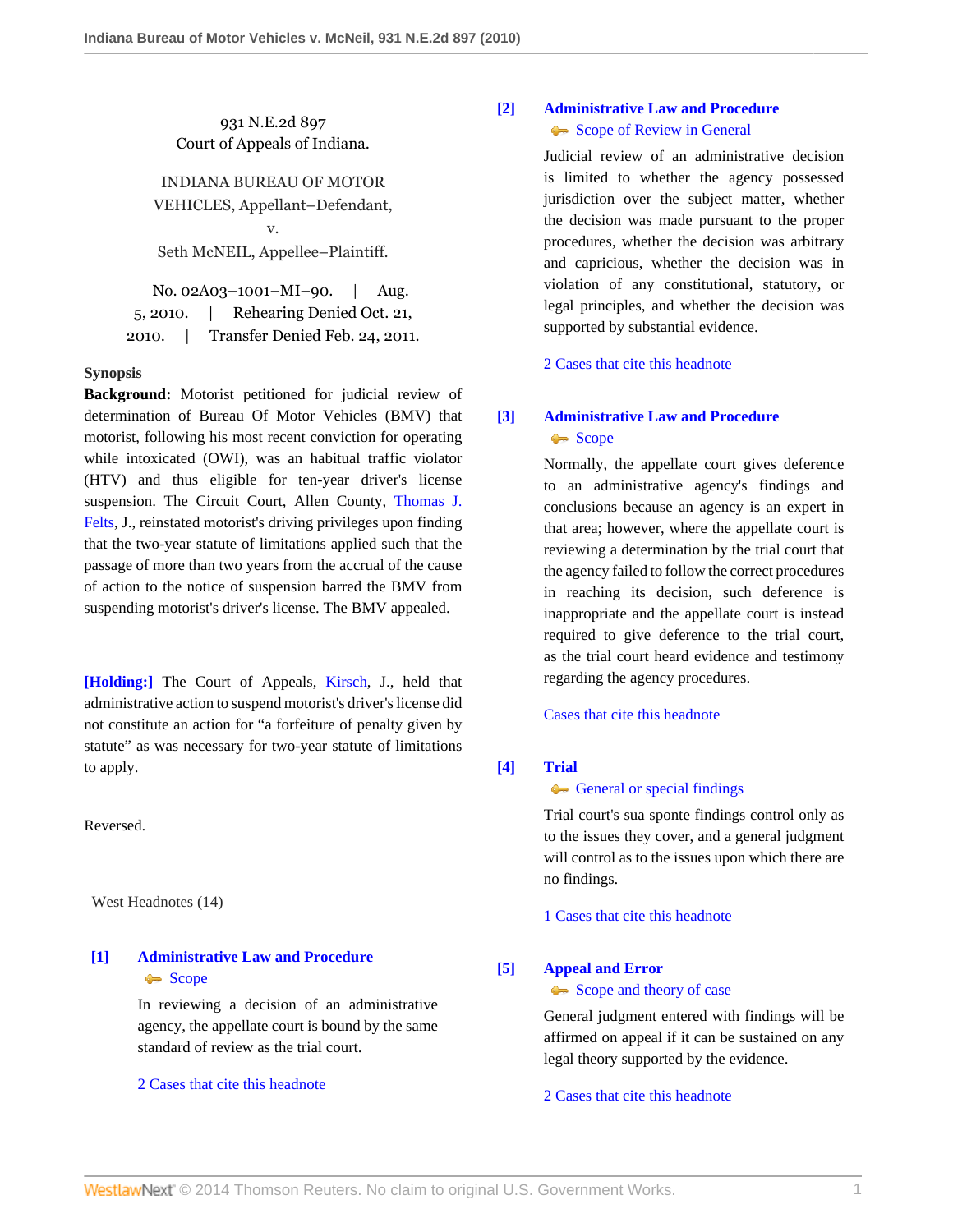#### <span id="page-1-1"></span>**[\[6\]](#page-3-2) [Appeal and Error](http://www.westlaw.com/Browse/Home/KeyNumber/30/View.html?docGuid=Ica543ff1a10d11df9e7e99923e8f11b0&originationContext=document&vr=3.0&rs=cblt1.0&transitionType=DocumentItem&contextData=(sc.Search))**

# [General or Special Findings](http://www.westlaw.com/Browse/Home/KeyNumber/30k850/View.html?docGuid=Ica543ff1a10d11df9e7e99923e8f11b0&originationContext=document&vr=3.0&rs=cblt1.0&transitionType=DocumentItem&contextData=(sc.Search))

When a court has made special findings of fact, the appellate court reviews sufficiency of the evidence using a two-step process: first, the appellate court must determine whether the evidence supports the trial court's findings of fact, and second it must determine whether those findings of fact support the trial court's conclusions of law.

[2 Cases that cite this headnote](http://www.westlaw.com/Link/RelatedInformation/DocHeadnoteLink?docGuid=Ica543ff1a10d11df9e7e99923e8f11b0&headnoteId=202270359600620110303140438&originationContext=document&vr=3.0&rs=cblt1.0&transitionType=CitingReferences&contextData=(sc.Search))

# <span id="page-1-2"></span>**[\[7\]](#page-3-3) [Appeal and Error](http://www.westlaw.com/Browse/Home/KeyNumber/30/View.html?docGuid=Ica543ff1a10d11df9e7e99923e8f11b0&originationContext=document&vr=3.0&rs=cblt1.0&transitionType=DocumentItem&contextData=(sc.Search))**

### **[Clearly erroneous findings](http://www.westlaw.com/Browse/Home/KeyNumber/30k1008.1(5)/View.html?docGuid=Ica543ff1a10d11df9e7e99923e8f11b0&originationContext=document&vr=3.0&rs=cblt1.0&transitionType=DocumentItem&contextData=(sc.Search))**

A trial court's findings will only be set aside if they are clearly erroneous; findings are clearly erroneous only when the record contains no facts to support them either directly or by inference.

[Cases that cite this headnote](http://www.westlaw.com/Link/RelatedInformation/DocHeadnoteLink?docGuid=Ica543ff1a10d11df9e7e99923e8f11b0&headnoteId=202270359600720110303140438&originationContext=document&vr=3.0&rs=cblt1.0&transitionType=CitingReferences&contextData=(sc.Search))

#### <span id="page-1-3"></span>**[\[8\]](#page-3-4) [Appeal and Error](http://www.westlaw.com/Browse/Home/KeyNumber/30/View.html?docGuid=Ica543ff1a10d11df9e7e99923e8f11b0&originationContext=document&vr=3.0&rs=cblt1.0&transitionType=DocumentItem&contextData=(sc.Search))**

**[Clearly erroneous findings](http://www.westlaw.com/Browse/Home/KeyNumber/30k1008.1(5)/View.html?docGuid=Ica543ff1a10d11df9e7e99923e8f11b0&originationContext=document&vr=3.0&rs=cblt1.0&transitionType=DocumentItem&contextData=(sc.Search))** 

A judgment is clearly erroneous if it applies the wrong legal standard to properly found facts.

[Cases that cite this headnote](http://www.westlaw.com/Link/RelatedInformation/DocHeadnoteLink?docGuid=Ica543ff1a10d11df9e7e99923e8f11b0&headnoteId=202270359600820110303140438&originationContext=document&vr=3.0&rs=cblt1.0&transitionType=CitingReferences&contextData=(sc.Search))

#### <span id="page-1-4"></span>**[\[9\]](#page-3-5) [Appeal and Error](http://www.westlaw.com/Browse/Home/KeyNumber/30/View.html?docGuid=Ica543ff1a10d11df9e7e99923e8f11b0&originationContext=document&vr=3.0&rs=cblt1.0&transitionType=DocumentItem&contextData=(sc.Search))**

#### **[Clearly erroneous findings](http://www.westlaw.com/Browse/Home/KeyNumber/30k1008.1(5)/View.html?docGuid=Ica543ff1a10d11df9e7e99923e8f11b0&originationContext=document&vr=3.0&rs=cblt1.0&transitionType=DocumentItem&contextData=(sc.Search))**

In order to determine that a finding or conclusion is clearly erroneous, an appellate court's review of the evidence must leave it with the firm conviction that a mistake has been made.

[Cases that cite this headnote](http://www.westlaw.com/Link/RelatedInformation/DocHeadnoteLink?docGuid=Ica543ff1a10d11df9e7e99923e8f11b0&headnoteId=202270359600920110303140438&originationContext=document&vr=3.0&rs=cblt1.0&transitionType=CitingReferences&contextData=(sc.Search))

#### <span id="page-1-0"></span>**[\[10\]](#page-3-6) [Automobiles](http://www.westlaw.com/Browse/Home/KeyNumber/48A/View.html?docGuid=Ica543ff1a10d11df9e7e99923e8f11b0&originationContext=document&vr=3.0&rs=cblt1.0&transitionType=DocumentItem&contextData=(sc.Search))**

#### [Administrative procedure in general](http://www.westlaw.com/Browse/Home/KeyNumber/48Ak144.2(1)/View.html?docGuid=Ica543ff1a10d11df9e7e99923e8f11b0&originationContext=document&vr=3.0&rs=cblt1.0&transitionType=DocumentItem&contextData=(sc.Search))

Administrative determination of Bureau Of Motor Vehicles (BMV) that motorist, following his most recent conviction for operating while intoxicated (OWI), was an habitual traffic violator (HTV) and thus eligible for ten-year driver's license suspension did not constitute an action for "a forfeiture of penalty given

by statute," and thus, the two-year statute of limitations did not apply as to preclude BMV from suspending motorist's driver's license more than two years after date of motorist's OWI conviction, which was motorist's third qualifying conviction within a ten-year period. [West's](http://www.westlaw.com/Link/Document/FullText?findType=L&pubNum=1000009&cite=INS9-30-10-4&originatingDoc=Ica543ff1a10d11df9e7e99923e8f11b0&refType=LQ&originationContext=document&vr=3.0&rs=cblt1.0&transitionType=DocumentItem&contextData=(sc.Search)) [A.I.C. 9–30–10–4,](http://www.westlaw.com/Link/Document/FullText?findType=L&pubNum=1000009&cite=INS9-30-10-4&originatingDoc=Ica543ff1a10d11df9e7e99923e8f11b0&refType=LQ&originationContext=document&vr=3.0&rs=cblt1.0&transitionType=DocumentItem&contextData=(sc.Search)) [34–11–2–4\(](http://www.westlaw.com/Link/Document/FullText?findType=L&pubNum=1000009&cite=INS34-11-2-4&originatingDoc=Ica543ff1a10d11df9e7e99923e8f11b0&refType=LQ&originationContext=document&vr=3.0&rs=cblt1.0&transitionType=DocumentItem&contextData=(sc.Search))3).

[2 Cases that cite this headnote](http://www.westlaw.com/Link/RelatedInformation/DocHeadnoteLink?docGuid=Ica543ff1a10d11df9e7e99923e8f11b0&headnoteId=202270359601020110303140438&originationContext=document&vr=3.0&rs=cblt1.0&transitionType=CitingReferences&contextData=(sc.Search))

#### <span id="page-1-5"></span>**[\[11\]](#page-3-7) [Limitation of Actions](http://www.westlaw.com/Browse/Home/KeyNumber/241/View.html?docGuid=Ica543ff1a10d11df9e7e99923e8f11b0&originationContext=document&vr=3.0&rs=cblt1.0&transitionType=DocumentItem&contextData=(sc.Search))**

**Example 1** [Limitation as affected by nature or form of](http://www.westlaw.com/Browse/Home/KeyNumber/241k16/View.html?docGuid=Ica543ff1a10d11df9e7e99923e8f11b0&originationContext=document&vr=3.0&rs=cblt1.0&transitionType=DocumentItem&contextData=(sc.Search)) [remedy in general](http://www.westlaw.com/Browse/Home/KeyNumber/241k16/View.html?docGuid=Ica543ff1a10d11df9e7e99923e8f11b0&originationContext=document&vr=3.0&rs=cblt1.0&transitionType=DocumentItem&contextData=(sc.Search))

It is the substance of the claim, rather than its form, which determines the applicable statute of limitations.

[Cases that cite this headnote](http://www.westlaw.com/Link/RelatedInformation/DocHeadnoteLink?docGuid=Ica543ff1a10d11df9e7e99923e8f11b0&headnoteId=202270359601120110303140438&originationContext=document&vr=3.0&rs=cblt1.0&transitionType=CitingReferences&contextData=(sc.Search))

# <span id="page-1-6"></span>**[\[12\]](#page-3-8) [Action](http://www.westlaw.com/Browse/Home/KeyNumber/13/View.html?docGuid=Ica543ff1a10d11df9e7e99923e8f11b0&originationContext=document&vr=3.0&rs=cblt1.0&transitionType=DocumentItem&contextData=(sc.Search))**

**[Civil or criminal](http://www.westlaw.com/Browse/Home/KeyNumber/13k18/View.html?docGuid=Ica543ff1a10d11df9e7e99923e8f11b0&originationContext=document&vr=3.0&rs=cblt1.0&transitionType=DocumentItem&contextData=(sc.Search))** 

#### **[Automobiles](http://www.westlaw.com/Browse/Home/KeyNumber/48A/View.html?docGuid=Ica543ff1a10d11df9e7e99923e8f11b0&originationContext=document&vr=3.0&rs=cblt1.0&transitionType=DocumentItem&contextData=(sc.Search))**

[Administrative procedure in general](http://www.westlaw.com/Browse/Home/KeyNumber/48Ak144.2(1)/View.html?docGuid=Ica543ff1a10d11df9e7e99923e8f11b0&originationContext=document&vr=3.0&rs=cblt1.0&transitionType=DocumentItem&contextData=(sc.Search))

The revocation of a respondent's driver's license pursuant to the Habitual Traffic Offenders Act is neither a criminal proceeding which imposes fine or punishment, nor is it a civil proceeding where the party aggrieved by the respondent's actions, the public, can recover legal damages, but rather it is a civil proceeding which is quasiadministrative in nature. [West's A.I.C. 9–30–10–](http://www.westlaw.com/Link/Document/FullText?findType=L&pubNum=1000009&cite=INS9-30-10-1&originatingDoc=Ica543ff1a10d11df9e7e99923e8f11b0&refType=LQ&originationContext=document&vr=3.0&rs=cblt1.0&transitionType=DocumentItem&contextData=(sc.Search)) [1 et seq.](http://www.westlaw.com/Link/Document/FullText?findType=L&pubNum=1000009&cite=INS9-30-10-1&originatingDoc=Ica543ff1a10d11df9e7e99923e8f11b0&refType=LQ&originationContext=document&vr=3.0&rs=cblt1.0&transitionType=DocumentItem&contextData=(sc.Search))

[Cases that cite this headnote](http://www.westlaw.com/Link/RelatedInformation/DocHeadnoteLink?docGuid=Ica543ff1a10d11df9e7e99923e8f11b0&headnoteId=202270359601220110303140438&originationContext=document&vr=3.0&rs=cblt1.0&transitionType=CitingReferences&contextData=(sc.Search))

#### <span id="page-1-7"></span>**[\[13\]](#page-4-0) [Automobiles](http://www.westlaw.com/Browse/Home/KeyNumber/48A/View.html?docGuid=Ica543ff1a10d11df9e7e99923e8f11b0&originationContext=document&vr=3.0&rs=cblt1.0&transitionType=DocumentItem&contextData=(sc.Search))**

[Repeated or out-of-state misconduct; point](http://www.westlaw.com/Browse/Home/KeyNumber/48Ak144.1(3)/View.html?docGuid=Ica543ff1a10d11df9e7e99923e8f11b0&originationContext=document&vr=3.0&rs=cblt1.0&transitionType=DocumentItem&contextData=(sc.Search)) [system](http://www.westlaw.com/Browse/Home/KeyNumber/48Ak144.1(3)/View.html?docGuid=Ica543ff1a10d11df9e7e99923e8f11b0&originationContext=document&vr=3.0&rs=cblt1.0&transitionType=DocumentItem&contextData=(sc.Search))

#### **[Automobiles](http://www.westlaw.com/Browse/Home/KeyNumber/48A/View.html?docGuid=Ica543ff1a10d11df9e7e99923e8f11b0&originationContext=document&vr=3.0&rs=cblt1.0&transitionType=DocumentItem&contextData=(sc.Search))**

[Extent of discipline in general; hardship](http://www.westlaw.com/Browse/Home/KeyNumber/48Ak144.5/View.html?docGuid=Ica543ff1a10d11df9e7e99923e8f11b0&originationContext=document&vr=3.0&rs=cblt1.0&transitionType=DocumentItem&contextData=(sc.Search)) [and mitigating circumstances](http://www.westlaw.com/Browse/Home/KeyNumber/48Ak144.5/View.html?docGuid=Ica543ff1a10d11df9e7e99923e8f11b0&originationContext=document&vr=3.0&rs=cblt1.0&transitionType=DocumentItem&contextData=(sc.Search))

The ten-year suspension for a violation of the Habitual Traffic Offenders Act is a protective device, not a punitive one. [West's A.I.C. 9–30–](http://www.westlaw.com/Link/Document/FullText?findType=L&pubNum=1000009&cite=INS9-30-10-4&originatingDoc=Ica543ff1a10d11df9e7e99923e8f11b0&refType=LQ&originationContext=document&vr=3.0&rs=cblt1.0&transitionType=DocumentItem&contextData=(sc.Search))  $10-4.$ 

[1 Cases that cite this headnote](http://www.westlaw.com/Link/RelatedInformation/DocHeadnoteLink?docGuid=Ica543ff1a10d11df9e7e99923e8f11b0&headnoteId=202270359601320110303140438&originationContext=document&vr=3.0&rs=cblt1.0&transitionType=CitingReferences&contextData=(sc.Search))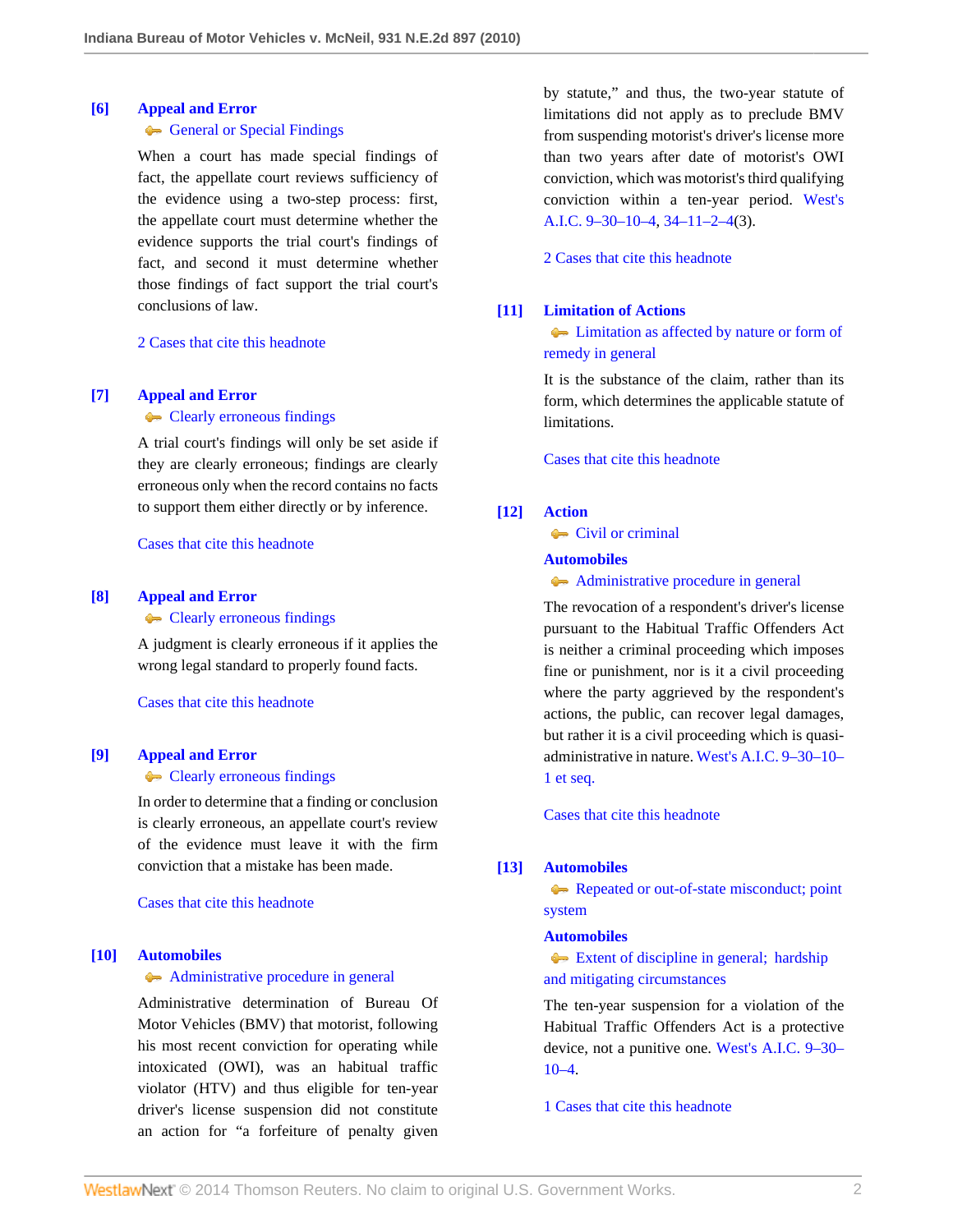# <span id="page-2-3"></span>**[\[14\]](#page-4-1) [Automobiles](http://www.westlaw.com/Browse/Home/KeyNumber/48A/View.html?docGuid=Ica543ff1a10d11df9e7e99923e8f11b0&originationContext=document&vr=3.0&rs=cblt1.0&transitionType=DocumentItem&contextData=(sc.Search))**

[Repeated or out-of-state misconduct; point](http://www.westlaw.com/Browse/Home/KeyNumber/48Ak144.1(3)/View.html?docGuid=Ica543ff1a10d11df9e7e99923e8f11b0&originationContext=document&vr=3.0&rs=cblt1.0&transitionType=DocumentItem&contextData=(sc.Search)) [system](http://www.westlaw.com/Browse/Home/KeyNumber/48Ak144.1(3)/View.html?docGuid=Ica543ff1a10d11df9e7e99923e8f11b0&originationContext=document&vr=3.0&rs=cblt1.0&transitionType=DocumentItem&contextData=(sc.Search))

The primary purpose of suspending a person's license for being an habitual traffic violator (HTV) is to remove from the highway those drivers who have proven themselves to be unfit to drive, and who pose a substantial threat to the safety of others and not to impose punishment. [West's A.I.C. 9–30–10–4](http://www.westlaw.com/Link/Document/FullText?findType=L&pubNum=1000009&cite=INS9-30-10-4&originatingDoc=Ica543ff1a10d11df9e7e99923e8f11b0&refType=LQ&originationContext=document&vr=3.0&rs=cblt1.0&transitionType=DocumentItem&contextData=(sc.Search)).

[1 Cases that cite this headnote](http://www.westlaw.com/Link/RelatedInformation/DocHeadnoteLink?docGuid=Ica543ff1a10d11df9e7e99923e8f11b0&headnoteId=202270359601420110303140438&originationContext=document&vr=3.0&rs=cblt1.0&transitionType=CitingReferences&contextData=(sc.Search))

#### **Attorneys and Law Firms**

**\*899** [Gregory F. Zoeller,](http://www.westlaw.com/Link/Document/FullText?findType=h&pubNum=176284&cite=0136038801&originatingDoc=Ica543ff1a10d11df9e7e99923e8f11b0&refType=RQ&originationContext=document&vr=3.0&rs=cblt1.0&transitionType=DocumentItem&contextData=(sc.Search)) Attorney General of Indiana, [Kathy Bradley](http://www.westlaw.com/Link/Document/FullText?findType=h&pubNum=176284&cite=0273525001&originatingDoc=Ica543ff1a10d11df9e7e99923e8f11b0&refType=RQ&originationContext=document&vr=3.0&rs=cblt1.0&transitionType=DocumentItem&contextData=(sc.Search)), Deputy Attorney General, Indianapolis, IN, Attorneys for Appellant.

David L. Joley, Fort Wayne, IN, Attorney for Appellee.

**Opinion**

#### **OPINION**

[KIRSCH,](http://www.westlaw.com/Link/Document/FullText?findType=h&pubNum=176284&cite=0169261001&originatingDoc=Ica543ff1a10d11df9e7e99923e8f11b0&refType=RQ&originationContext=document&vr=3.0&rs=cblt1.0&transitionType=DocumentItem&contextData=(sc.Search)) Judge.

The Indiana Bureau of Motor Vehicles ("the BMV") appeals the trial court's order reinstating the driving privileges of Seth McNeil ("McNeil"), which had been suspended for ten years after McNeil was determined to be a habitual traffic violator ("HTV"). The BMV raises the following issue: whether the trial court erred when it interpreted [Indiana Code section 34–](http://www.westlaw.com/Link/Document/FullText?findType=L&pubNum=1000009&cite=INS34-11-2-4&originatingDoc=Ica543ff1a10d11df9e7e99923e8f11b0&refType=LQ&originationContext=document&vr=3.0&rs=cblt1.0&transitionType=DocumentItem&contextData=(sc.Search)) [11–2–4](http://www.westlaw.com/Link/Document/FullText?findType=L&pubNum=1000009&cite=INS34-11-2-4&originatingDoc=Ica543ff1a10d11df9e7e99923e8f11b0&refType=LQ&originationContext=document&vr=3.0&rs=cblt1.0&transitionType=DocumentItem&contextData=(sc.Search))(3) to impose a statute of limitations on the BMV's ability to impose an administrative suspension.

We reverse.

# **FACTS AND PROCEDURAL HISTORY**

McNeil was convicted on June 14, 2006 of operating while intoxicated in Allen County. Prior to that conviction, he had been convicted for two prior driving-related offenses, which included a conviction for operating while intoxicated on June 30, 1999 and a conviction for reckless driving on February 12, 2003. On June 15, 2006, the Clerk of the Allen <span id="page-2-4"></span>Superior Court Misdemeanor and Traffic Division sent the  $*900$  BMV a SR-[1](#page-4-2)6 form  $1$  regarding McNeil's June 14, 2006 conviction. Two years later, on June 17, 2008, the BMV determined that McNeil was an HTV and sent him notification of this determination and that his driver's license would be suspended for ten years, with the suspension to take effect on July 22, 2008.

On November 13, 2009, McNeil filed a petition for judicial review of his HTV status. In the petition, he argued that the two-year statute of limitations under [Indiana Code section](http://www.westlaw.com/Link/Document/FullText?findType=L&pubNum=1000009&cite=INS34-11-2-4&originatingDoc=Ica543ff1a10d11df9e7e99923e8f11b0&refType=LQ&originationContext=document&vr=3.0&rs=cblt1.0&transitionType=DocumentItem&contextData=(sc.Search))  $34-11-2-4(3)$  should apply to the forfeiture of his driving privileges, and because the BMV did not impose his ten-year suspension until over two years after his conviction, he should not have been adjudicated an HTV and his driving privileges should be reinstated. *Appellant's App.* at 4–7. On December 14, 2009, the trial court issued an order, finding that the twoyear statute of limitations under [Indiana Code section 34–11–](http://www.westlaw.com/Link/Document/FullText?findType=L&pubNum=1000009&cite=INS34-11-2-4&originatingDoc=Ica543ff1a10d11df9e7e99923e8f11b0&refType=LQ&originationContext=document&vr=3.0&rs=cblt1.0&transitionType=DocumentItem&contextData=(sc.Search))  $2-4(3)$  should apply, and, therefore, the passage of more than two years from the accrual of the cause of action to the notice of suspension barred the BMV from suspending McNeil's driver's license. The trial court ordered the BMV to reinstate his driving privileges. The BMV now appeals.

# <span id="page-2-2"></span><span id="page-2-1"></span>**DISCUSSION AND DECISION**

<span id="page-2-0"></span>**[\[1\]](#page-0-0) [\[2\]](#page-0-1) [\[3](#page-0-2)]** In reviewing a decision of an administrative agency, we are bound by the same standard of review as the trial court. *[Hopkins v. Tipton County Health Dep't,](http://www.westlaw.com/Link/Document/FullText?findType=Y&serNum=2002342143&pubNum=578&fi=co_pp_sp_578_607&originationContext=document&vr=3.0&rs=cblt1.0&transitionType=DocumentItem&contextData=(sc.Search)#co_pp_sp_578_607)* 769 [N.E.2d 604, 607 \(Ind.Ct.App.2002\)](http://www.westlaw.com/Link/Document/FullText?findType=Y&serNum=2002342143&pubNum=578&fi=co_pp_sp_578_607&originationContext=document&vr=3.0&rs=cblt1.0&transitionType=DocumentItem&contextData=(sc.Search)#co_pp_sp_578_607) (citing *[Holmes v. Bd. of](http://www.westlaw.com/Link/Document/FullText?findType=Y&serNum=1994108882&pubNum=578&fi=co_pp_sp_578_524&originationContext=document&vr=3.0&rs=cblt1.0&transitionType=DocumentItem&contextData=(sc.Search)#co_pp_sp_578_524) Zoning Appeals,* [634 N.E.2d 522, 524 \(Ind.Ct.App.1994\)](http://www.westlaw.com/Link/Document/FullText?findType=Y&serNum=1994108882&pubNum=578&fi=co_pp_sp_578_524&originationContext=document&vr=3.0&rs=cblt1.0&transitionType=DocumentItem&contextData=(sc.Search)#co_pp_sp_578_524)). Judicial review of an administrative decision is limited to whether the agency possessed jurisdiction over the subject matter, whether the decision was made pursuant to the proper procedures, whether the decision was arbitrary and capricious, whether the decision was in violation of any constitutional, statutory, or legal principles, and whether the decision was supported by substantial evidence. *[Ripley](http://www.westlaw.com/Link/Document/FullText?findType=Y&serNum=1996078201&pubNum=578&fi=co_pp_sp_578_203&originationContext=document&vr=3.0&rs=cblt1.0&transitionType=DocumentItem&contextData=(sc.Search)#co_pp_sp_578_203) [County Bd. of Zoning Appeals v. Rumpke of Ind., Inc.,](http://www.westlaw.com/Link/Document/FullText?findType=Y&serNum=1996078201&pubNum=578&fi=co_pp_sp_578_203&originationContext=document&vr=3.0&rs=cblt1.0&transitionType=DocumentItem&contextData=(sc.Search)#co_pp_sp_578_203)* [663 N.E.2d 198, 203 \(Ind.Ct.App.1996\)](http://www.westlaw.com/Link/Document/FullText?findType=Y&serNum=1996078201&pubNum=578&fi=co_pp_sp_578_203&originationContext=document&vr=3.0&rs=cblt1.0&transitionType=DocumentItem&contextData=(sc.Search)#co_pp_sp_578_203). Normally, we give deference to an administrative agency's findings and conclusions because an agency is an expert in that area; however, where, as here, we are reviewing a determination by the trial court that the agency failed to follow the correct procedures in reaching its decision, such deference is inappropriate. *[Id.](http://www.westlaw.com/Link/Document/FullText?findType=Y&serNum=1996078201&originationContext=document&vr=3.0&rs=cblt1.0&transitionType=DocumentItem&contextData=(sc.Search))* Instead, we are required to give deference to the trial court, as the trial court heard evidence and testimony regarding the agency procedures. *[Id.](http://www.westlaw.com/Link/Document/FullText?findType=Y&serNum=1996078201&originationContext=document&vr=3.0&rs=cblt1.0&transitionType=DocumentItem&contextData=(sc.Search))*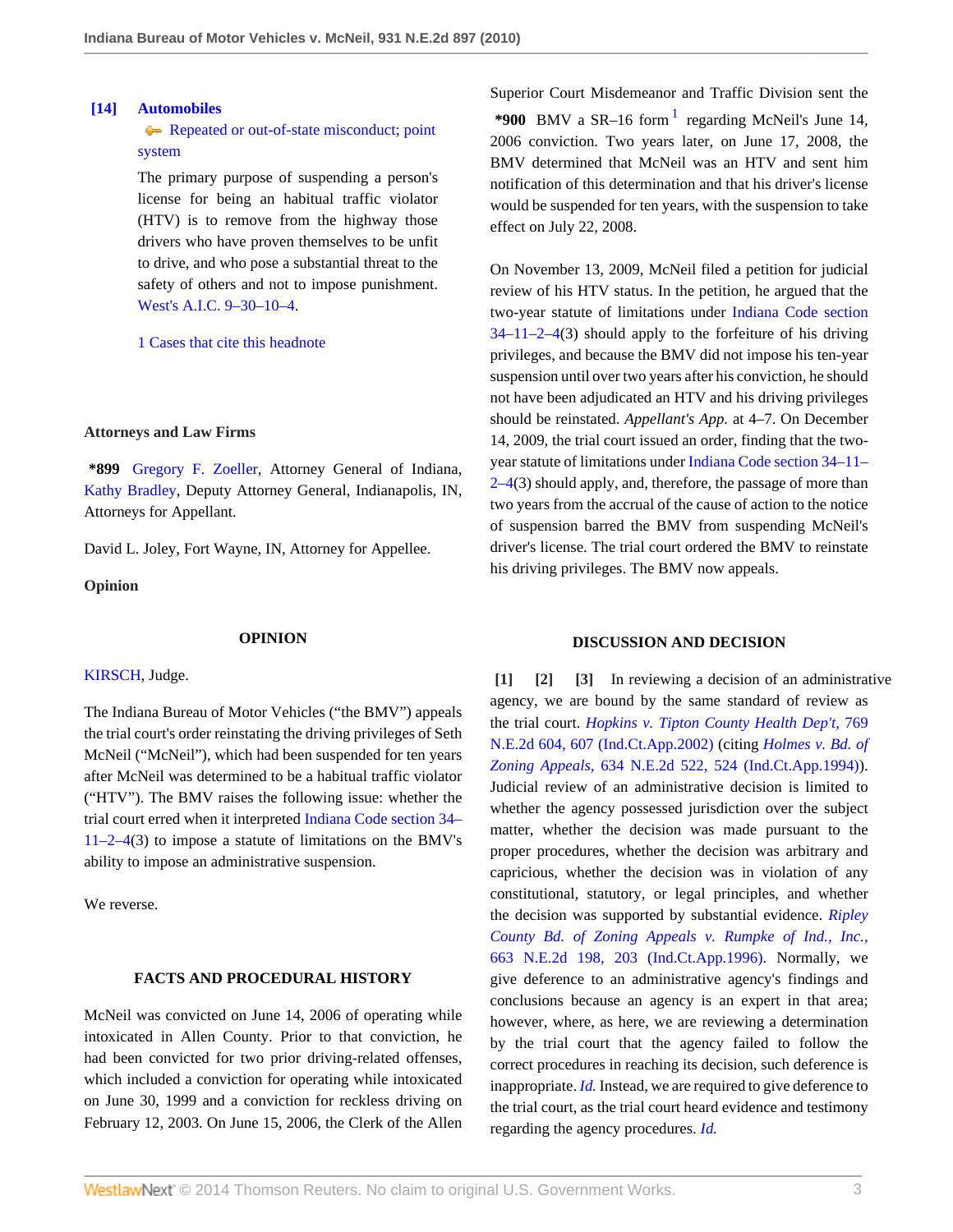is an administrative determination, no statute of limitations

<span id="page-3-2"></span><span id="page-3-1"></span><span id="page-3-0"></span>**[\[4\]](#page-0-3) [\[5\]](#page-0-4) [\[6](#page-1-1)]** Here, the trial court entered findings of fact and applies.

conclusions thereon sua sponte. Sua sponte findings control only as to the issues they cover, and a general judgment will control as to the issues upon which there are no findings. *[Lake](http://www.westlaw.com/Link/Document/FullText?findType=Y&serNum=2015526113&pubNum=578&fi=co_pp_sp_578_130&originationContext=document&vr=3.0&rs=cblt1.0&transitionType=DocumentItem&contextData=(sc.Search)#co_pp_sp_578_130) [County Trust Co. v. Advisory Plan Comm'n of Lake County,](http://www.westlaw.com/Link/Document/FullText?findType=Y&serNum=2015526113&pubNum=578&fi=co_pp_sp_578_130&originationContext=document&vr=3.0&rs=cblt1.0&transitionType=DocumentItem&contextData=(sc.Search)#co_pp_sp_578_130) Ind.,* [883 N.E.2d 124, 130 \(Ind.Ct.App.2008\)](http://www.westlaw.com/Link/Document/FullText?findType=Y&serNum=2015526113&pubNum=578&fi=co_pp_sp_578_130&originationContext=document&vr=3.0&rs=cblt1.0&transitionType=DocumentItem&contextData=(sc.Search)#co_pp_sp_578_130) (citing *[Yanoff v.](http://www.westlaw.com/Link/Document/FullText?findType=Y&serNum=1997247188&pubNum=578&fi=co_pp_sp_578_1262&originationContext=document&vr=3.0&rs=cblt1.0&transitionType=DocumentItem&contextData=(sc.Search)#co_pp_sp_578_1262) Muncy,* [688 N.E.2d 1259, 1262 \(Ind.1997\)](http://www.westlaw.com/Link/Document/FullText?findType=Y&serNum=1997247188&pubNum=578&fi=co_pp_sp_578_1262&originationContext=document&vr=3.0&rs=cblt1.0&transitionType=DocumentItem&contextData=(sc.Search)#co_pp_sp_578_1262)). We will affirm a general judgment entered with findings if it can be sustained on any legal theory supported by the evidence. *[Id.](http://www.westlaw.com/Link/Document/FullText?findType=Y&serNum=2015526113&originationContext=document&vr=3.0&rs=cblt1.0&transitionType=DocumentItem&contextData=(sc.Search))* When a court has made special findings of fact, we review sufficiency of the evidence using a two-step process. *[Id.](http://www.westlaw.com/Link/Document/FullText?findType=Y&serNum=2015526113&originationContext=document&vr=3.0&rs=cblt1.0&transitionType=DocumentItem&contextData=(sc.Search))* First, we must determine whether the evidence supports the trial court's findings of fact. *[Id.](http://www.westlaw.com/Link/Document/FullText?findType=Y&serNum=2015526113&originationContext=document&vr=3.0&rs=cblt1.0&transitionType=DocumentItem&contextData=(sc.Search))* Second, we must determine whether those findings of fact support the trial court's conclusions of law. *[Id.](http://www.westlaw.com/Link/Document/FullText?findType=Y&serNum=2015526113&originationContext=document&vr=3.0&rs=cblt1.0&transitionType=DocumentItem&contextData=(sc.Search))* We do not **\*901** reweigh the evidence, but consider only the evidence favorable to the trial court's judgment. *[Id.](http://www.westlaw.com/Link/Document/FullText?findType=Y&serNum=2015526113&originationContext=document&vr=3.0&rs=cblt1.0&transitionType=DocumentItem&contextData=(sc.Search))*

<span id="page-3-5"></span><span id="page-3-4"></span><span id="page-3-3"></span>clearly erroneous. *[Id.](http://www.westlaw.com/Link/Document/FullText?findType=Y&serNum=2015526113&originationContext=document&vr=3.0&rs=cblt1.0&transitionType=DocumentItem&contextData=(sc.Search))* Findings are clearly erroneous only when the record contains no facts to support them either directly or by inference. *[Id.](http://www.westlaw.com/Link/Document/FullText?findType=Y&serNum=2015526113&originationContext=document&vr=3.0&rs=cblt1.0&transitionType=DocumentItem&contextData=(sc.Search))* A judgment is clearly erroneous if it applies the wrong legal standard to properly found facts. *[Id.](http://www.westlaw.com/Link/Document/FullText?findType=Y&serNum=2015526113&originationContext=document&vr=3.0&rs=cblt1.0&transitionType=DocumentItem&contextData=(sc.Search))* In order to determine that a finding or conclusion is clearly erroneous, an appellate court's review of the evidence must leave it with the firm conviction that a mistake has been made. *[Id.](http://www.westlaw.com/Link/Document/FullText?findType=Y&serNum=2015526113&originationContext=document&vr=3.0&rs=cblt1.0&transitionType=DocumentItem&contextData=(sc.Search))*

Because the record does not indicate that either party requested these findings, we view the case as one decided on a general judgment with the support of partial findings, and we will affirm on any theory unless such theory is contrary to the findings of fact. *Ripley County,* [663 N.E.2d. at 204.](http://www.westlaw.com/Link/Document/FullText?findType=Y&serNum=1996078201&pubNum=578&fi=co_pp_sp_578_204&originationContext=document&vr=3.0&rs=cblt1.0&transitionType=DocumentItem&contextData=(sc.Search)#co_pp_sp_578_204) We do not reweigh the evidence or reassess witness credibility. *[Id.](http://www.westlaw.com/Link/Document/FullText?findType=Y&serNum=1996078201&originationContext=document&vr=3.0&rs=cblt1.0&transitionType=DocumentItem&contextData=(sc.Search))* We will set aside specific findings only if they are clearly erroneous, meaning the record lacks any facts or reasonable inferences supporting them. *[Id.](http://www.westlaw.com/Link/Document/FullText?findType=Y&serNum=1996078201&originationContext=document&vr=3.0&rs=cblt1.0&transitionType=DocumentItem&contextData=(sc.Search))*

<span id="page-3-6"></span>**[\[10\]](#page-1-0)** The BMV argues that the trial court erred when it ordered that McNeil's driving privileges be reinstated. The BMV contends that the trial court misinterpreted the law when it determined that [Indiana Code section 34–11–2–4](http://www.westlaw.com/Link/Document/FullText?findType=L&pubNum=1000009&cite=INS34-11-2-4&originatingDoc=Ica543ff1a10d11df9e7e99923e8f11b0&refType=LQ&originationContext=document&vr=3.0&rs=cblt1.0&transitionType=DocumentItem&contextData=(sc.Search))(3) imposed a two-year statute of limitations on the BMV's ability to impose HTV suspensions. The BMV claims that statutes of limitation apply only to bar causes of action from being filed beyond the applicable period of limitations, but do not apply to administrative determinations. Therefore, as a license suspension based on an HTV determination

**[\[7\]](#page-1-2) [\[8](#page-1-3)] [\[9\]](#page-1-4)** Findings will only be set aside if they are his status as an HTV, the trial court, applying the statute of Here, on June 14, 2006, McNeil was convicted of operating while intoxicated, which made him an HTV under [Indiana](http://www.westlaw.com/Link/Document/FullText?findType=L&pubNum=1000009&cite=INS9-30-10-4&originatingDoc=Ica543ff1a10d11df9e7e99923e8f11b0&refType=LQ&originationContext=document&vr=3.0&rs=cblt1.0&transitionType=DocumentItem&contextData=(sc.Search)) [Code section 9–30–10–4,](http://www.westlaw.com/Link/Document/FullText?findType=L&pubNum=1000009&cite=INS9-30-10-4&originatingDoc=Ica543ff1a10d11df9e7e99923e8f11b0&refType=LQ&originationContext=document&vr=3.0&rs=cblt1.0&transitionType=DocumentItem&contextData=(sc.Search)) because it was his third qualifying conviction within a ten-year period. He had previously been convicted of operating while intoxicated on June 30, 1999 and reckless driving on February 12, 2003. As a result of meeting the requirements of [section 9–30–10–4,](http://www.westlaw.com/Link/Document/FullText?findType=L&pubNum=1000009&cite=INS9-30-10-4&originatingDoc=Ica543ff1a10d11df9e7e99923e8f11b0&refType=LQ&originationContext=document&vr=3.0&rs=cblt1.0&transitionType=DocumentItem&contextData=(sc.Search)) McNeil's driving privileges were to be suspended for ten years under [Indiana Code section 9–30–10–5.](http://www.westlaw.com/Link/Document/FullText?findType=L&pubNum=1000009&cite=INS9-30-10-5&originatingDoc=Ica543ff1a10d11df9e7e99923e8f11b0&refType=LQ&originationContext=document&vr=3.0&rs=cblt1.0&transitionType=DocumentItem&contextData=(sc.Search)) The BMV was sent an SR– 16 form on June 15, 2006, notifying it that McNeil qualified as an HTV, but did not determine McNeil to be an HTV until June 17, 2008, when it sent him notification that his driving privileges would be suspended for ten years beginning on July 22, 2008. Because more than two years had elapsed from the date of McNeil's conviction and the BMV's determination of limitations under [Indiana Code section 34–11–2–4,](http://www.westlaw.com/Link/Document/FullText?findType=L&pubNum=1000009&cite=INS34-11-2-4&originatingDoc=Ica543ff1a10d11df9e7e99923e8f11b0&refType=LQ&originationContext=document&vr=3.0&rs=cblt1.0&transitionType=DocumentItem&contextData=(sc.Search)) found that the BMV's determination occurred after the limitations period had run.

> <span id="page-3-8"></span><span id="page-3-7"></span>**[\[11\]](#page-1-5) [\[12\]](#page-1-6)** It is the substance of the claim, rather than its form, which determines the applicable statute of limitations. *[Cooper Indus., LLC v. City of South Bend,](http://www.westlaw.com/Link/Document/FullText?findType=Y&serNum=2017929318&pubNum=578&fi=co_pp_sp_578_1284&originationContext=document&vr=3.0&rs=cblt1.0&transitionType=DocumentItem&contextData=(sc.Search)#co_pp_sp_578_1284)* 899 N.E.2d [1274, 1284 \(Ind.2009\).](http://www.westlaw.com/Link/Document/FullText?findType=Y&serNum=2017929318&pubNum=578&fi=co_pp_sp_578_1284&originationContext=document&vr=3.0&rs=cblt1.0&transitionType=DocumentItem&contextData=(sc.Search)#co_pp_sp_578_1284) "The revocation of a respondent's driver's license pursuant to the Habitual Traffic Offenders Act is neither a criminal proceeding which imposes fine or punishment, nor is it a civil proceeding where the party aggrieved by the respondent's actions (the public) can recover legal damages, but rather it is a civil proceeding which is quasi-administrative in nature." *[Owens v. State ex rel.](http://www.westlaw.com/Link/Document/FullText?findType=Y&serNum=1978127643&pubNum=578&fi=co_pp_sp_578_1314&originationContext=document&vr=3.0&rs=cblt1.0&transitionType=DocumentItem&contextData=(sc.Search)#co_pp_sp_578_1314) VanNatta,* [178 Ind.App. 406, 409, 382 N.E.2d 1312, 1314](http://www.westlaw.com/Link/Document/FullText?findType=Y&serNum=1978127643&pubNum=578&fi=co_pp_sp_578_1314&originationContext=document&vr=3.0&rs=cblt1.0&transitionType=DocumentItem&contextData=(sc.Search)#co_pp_sp_578_1314) [\(1978\).](http://www.westlaw.com/Link/Document/FullText?findType=Y&serNum=1978127643&pubNum=578&fi=co_pp_sp_578_1314&originationContext=document&vr=3.0&rs=cblt1.0&transitionType=DocumentItem&contextData=(sc.Search)#co_pp_sp_578_1314) [Indiana Code section 34–11–2–4](http://www.westlaw.com/Link/Document/FullText?findType=L&pubNum=1000009&cite=INS34-11-2-4&originatingDoc=Ica543ff1a10d11df9e7e99923e8f11b0&refType=LQ&originationContext=document&vr=3.0&rs=cblt1.0&transitionType=DocumentItem&contextData=(sc.Search)) states, "An action for: (1) injury to person or character; (2) injury to personal property; **\*902** or (3) a forfeiture of penalty given by statute must be commenced within two (2) years after the cause of action accrues." The BMV's claim against McNeil was not for injury to person or character or injury to personal property; rather, McNeil contends that it was for a forfeiture of penalty given by statute.

McNeil claims that [Indiana Code section 34–11–2–4](http://www.westlaw.com/Link/Document/FullText?findType=L&pubNum=1000009&cite=INS34-11-2-4&originatingDoc=Ica543ff1a10d11df9e7e99923e8f11b0&refType=LQ&originationContext=document&vr=3.0&rs=cblt1.0&transitionType=DocumentItem&contextData=(sc.Search))(3) applies because the notice provision for the suspension of driving privileges after being determined to be an HTV is contained in Article 30 of the Indiana Code, entitled "General Penalty Provisions." Initially, we note that: